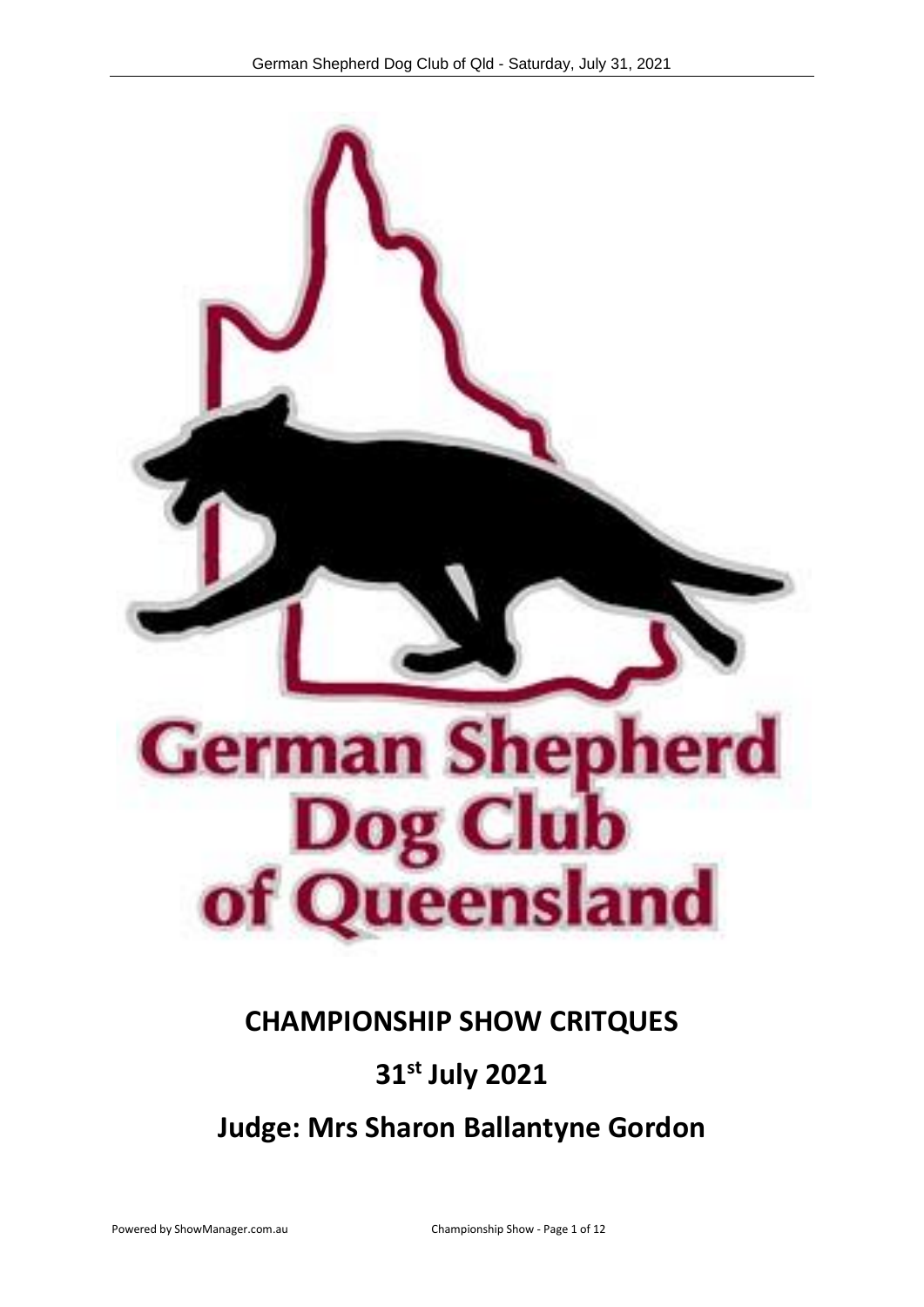| <b>German Shepherd Dog (Long Stock Coat)</b> |                                                                                                                                                                                                                                                                                                                                                                                                                                                                                                                                    |            |  |  |
|----------------------------------------------|------------------------------------------------------------------------------------------------------------------------------------------------------------------------------------------------------------------------------------------------------------------------------------------------------------------------------------------------------------------------------------------------------------------------------------------------------------------------------------------------------------------------------------|------------|--|--|
| Class 1a                                     | <b>Baby Puppy Bitch</b>                                                                                                                                                                                                                                                                                                                                                                                                                                                                                                            |            |  |  |
| $\blacksquare$<br>$\mathbf 1$                | <b>SHARDON VIBRANT BEAUTY Mr B &amp; D Houghton</b><br>31 Mar 2021<br>Bred By: Mrs D M Bryant<br>Ch Iliano Von Juvenisty x Shardon Tranquillity<br><b>VERY PROMISING</b>                                                                                                                                                                                                                                                                                                                                                           | 2100562091 |  |  |
| $\pmb{\iota}$<br>$\overline{2}$              | <b>GEWALT CASINO ROYALE Ms. M Wetzlar</b><br>07 Feb 2021<br>Bred By: Gewalt Kennels<br>Xander Vom Grabfeldgau (Imp Deu) x Gewalt Gambols Gretel<br><b>VERY PROMISING</b>                                                                                                                                                                                                                                                                                                                                                           | 5100123512 |  |  |
| 3                                            | <b>VILDHERTZ STALKING WOLF W Cropper &amp; C Beckett</b><br>20 Mar 2021<br>Bred By: Chiquita Beckett<br>Wildhertz Poetry In Motion x Gewalt Shelby Cobra<br><b>VERY PROMISING</b>                                                                                                                                                                                                                                                                                                                                                  | 5100124293 |  |  |
| <b>Class 3a</b>                              | <b>Puppy Bitch</b>                                                                                                                                                                                                                                                                                                                                                                                                                                                                                                                 |            |  |  |
| 11                                           | <b>AMDAK HASHTAG FUDGE ME J Philp</b><br>18 Sep 2020<br>Bred By: A Wood<br>Eroica Ice Ice Baby (Ai) x Amdak Fudge Me Sideways                                                                                                                                                                                                                                                                                                                                                                                                      | 4100345505 |  |  |
|                                              | Medium strong, slightly compact, well pigmented, female with a good strength of head and<br>good expression, correct ear set, slightly short neck, normal whither, firm straight back, croup<br>could be longer, good fore and correct hindquarter, stands correct in front, moves correct going<br>with very good firmness of hocks, slightly narrow coming, with good firmness of elbows,<br>displays balanced movement with good reach and drive.<br><b>VERY PROMISING</b>                                                      |            |  |  |
|                                              | <b>CASTASTAR ODYSSEY. Mrs A Doyle</b><br>24 Aug 2020 Bred By: Mrs. Mandy Doyle<br>Conbhairean Freddie (Imp Uk) x Debbar Isabella                                                                                                                                                                                                                                                                                                                                                                                                   | 4100341462 |  |  |
|                                              | Strong, slightly elongated, female of overall good type, very good strength of head with good<br>expression, correct eye colour, correct length of neck, high whither, firm back, good croup, very<br>good fore and pronounced hindquarter, stands not quite correct in front, slightly narrow in<br>forechest, moves slightly narrow going hocks good be firmer, moves slightly narrow coming<br>elbows could be firmer, she shows good ground covering movement, she requires some further<br>training.<br><b>VERY PROMISING</b> |            |  |  |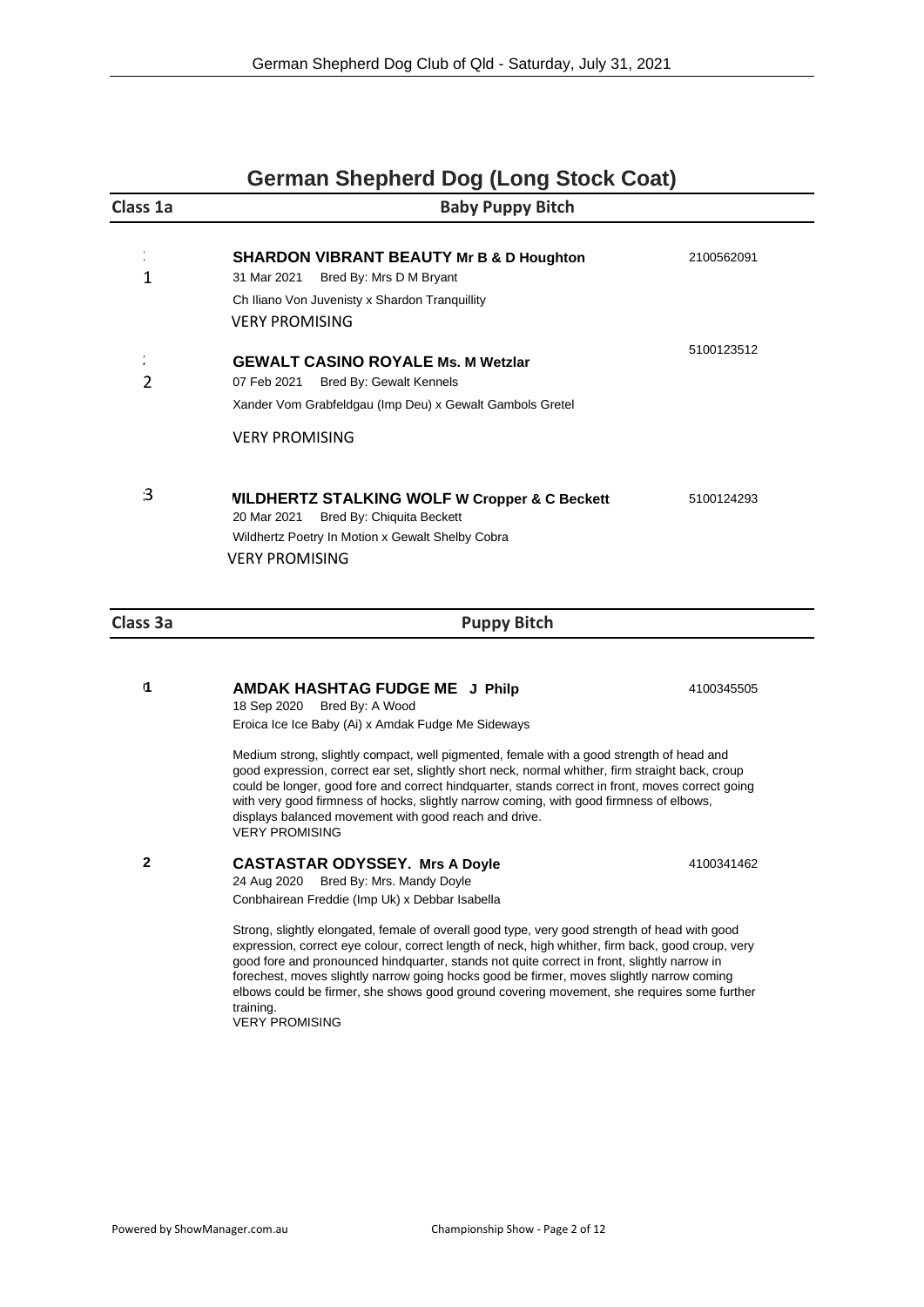### **Class 4a Junior Bitch**

25 Jul 2020 Bred By: Mrs K & Mr G Williams Eroica Ice Ice Baby x Eroica Just Want To Have Fun

61.5/28. Very Large, expressive, well proportioned, very well coloured and pigmented, firm dry female presenting a pleasing picture in stance. Correct development for her age, very good strength of head and very good strength of upper and lower jaw, dark eyes, correct ear set, correct length of neck, high whither, firm straight back, very good length and lay of the croup, very good fore and correct hind quarter, stands correct in front, moves correct coming and going, during movement she shows very good reach and powerful drive, whilst maintaining a high whither, overall presented in very good show condition today. VERY GOOD

### **Class 5a Intermediate Bitch**

**1 LETTLAND EPIC EDITION AZ Mr B & D Houghton** 4100329869

27 Nov 2019 Bred By: Mr B & D Houghton Eroica Ice Ice Baby x Ch Beautrae Xtreme Envy

59/27 a large, strong, slightly elongated, well coloured, well pigmented, female with a good strength head and very good expression, normal wither, slight nick behind, firm back, slightly step croup, upper arm could be slightly better angled, maximum hindquarter, pasters should be more upright, stands correct in front, moves slightly narrow going and coming both hocks and elbows could be firmer, during movement she shows very good ground cover. VERY GOOD

**Class 11a Open Bitch**

**1 KUIRAU OLIVIA Mrs Chris Cheffirs** 2100488461

21 Dec 2017 Bred By: Mr PG and DM and J Murray Djambo Vom Fichtenschlag x Kuirau Chakira

59/27 Large, medium strong, firm and dry female with a good head and expression, good strength of neck, high whither firm straight back, good length and lay of croup good fore and correct hindquarter, stands not quite correct in front, moves correct going with good firmness of hocks, correct coming, slight flick in pasterns, during movement she shows very good ground covering gait with good overall firmness. EXCELLENT

**1 KAYGARR ESTHER, Mr G & K Williams** 4100339708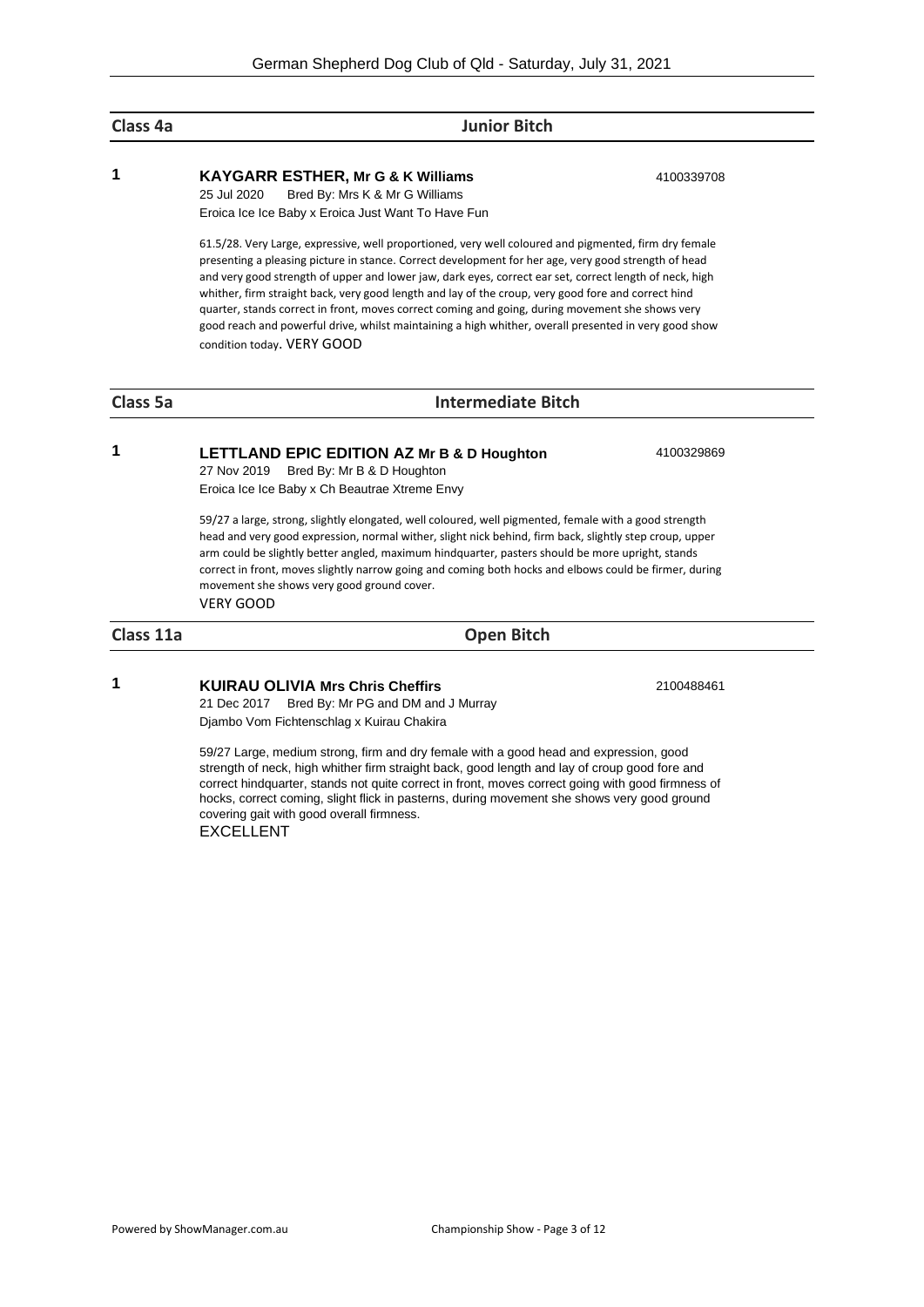# **German Shepherd Dog (Stock Coat)**

| Class 1a<br>1 | <b>Baby Puppy Bitch</b>                                                                                                                           |            |  |
|---------------|---------------------------------------------------------------------------------------------------------------------------------------------------|------------|--|
|               | <b>GRANDSPY KISS AND TELL J Philp</b><br>13 Mar 2021 Bred By: Jocelyn Philp<br>Dewisri Prince x Grandspy Evil Intentions<br><b>VERY PROMISING</b> | 4100352592 |  |
| 2             | <b>KARALCIN QUIRINDI K Long</b><br>06 Apr 2021 Bred By: K Long<br>Conbhairean Karlos (Imp Uk) x Karalcin Katana 'A"z'<br><b>VERY PROMISING</b>    | 4100353388 |  |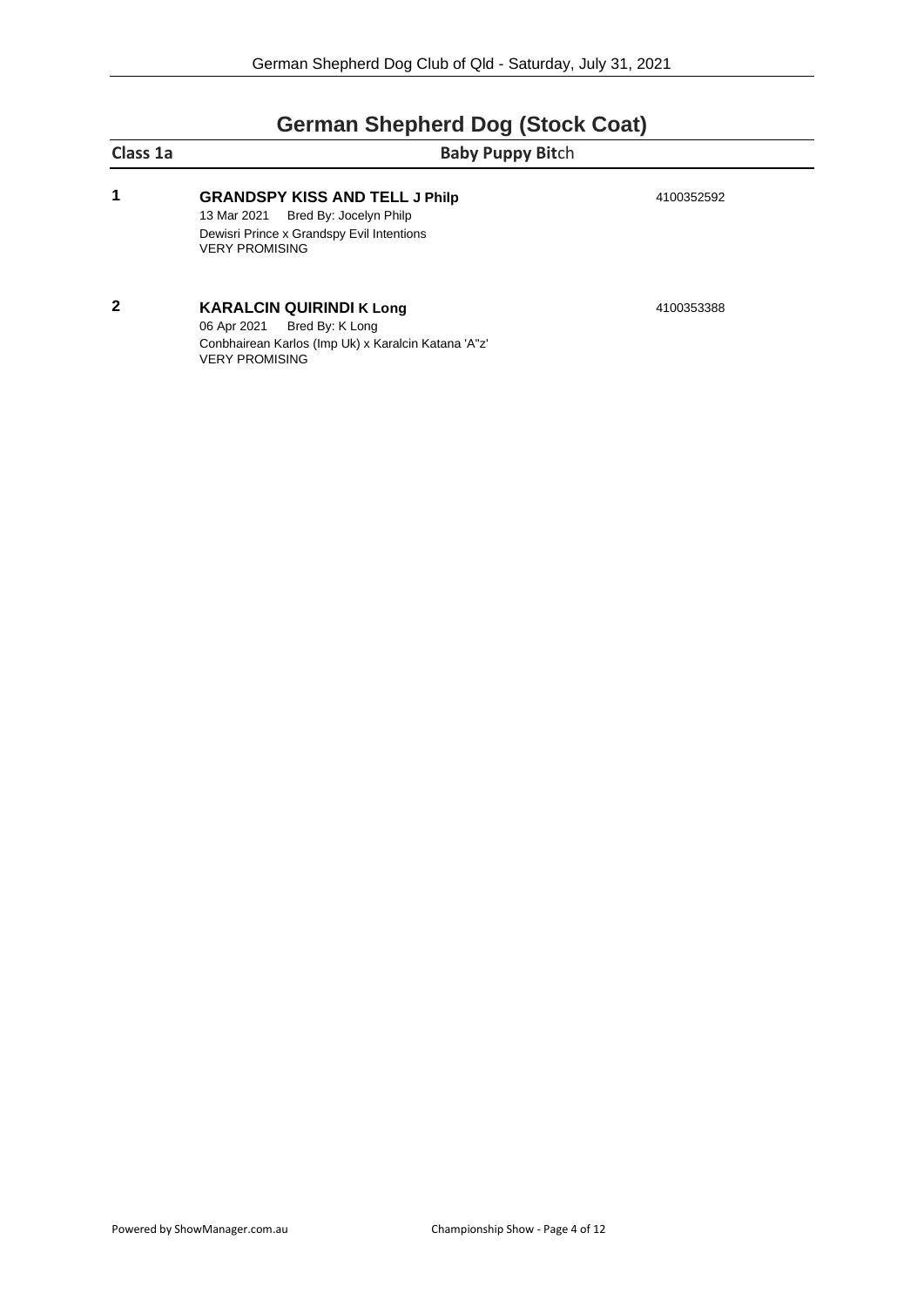### **3 DEBBAR PALOMA Mrs. D O'keefe** 4100351819

20 Feb 2021 Bred By: Mrs. Debra Okeefe Kaygarr Arko x Debbar Jenny 'A"Z' VERY PROMISING

### **Class 2a Minor Puppy Bitch**

### **1 GEWALT SWEDISH INFLUENCE F Flower, S Thorp, Gewalt** 5100121714

13 Nov 2020 Bred By: Gewalt Kennels

Gewalt Tennessee Drummer x Olexius Vera (Imp Swe)

A strong, slightly elongated female with a very good strength of head good and commendable strength of upper and lower jaws, the masking could be blacker, very good length of neck, high wither, firm straight back, good length, just slightly steep croup, very good length and lay of the upper arm and shoulder blade, correct hindquarter, moves correct going and coming with very good firmness of hocks and elbows for her age, she shows very good reach and drive maintaining a high wither. VERY PROMISING

### **2 DEBBAR OPHELIA Mrs. D O'keefe** 4100345411

15 Nov 2020 Bred By: Mrs. D O'keefe

Xander Vom Grabfeldgau (Imp Deu) x Aust Ch.Debbar Hermione 'A"Z'

A strong, very well coloured and richly pigmented, female with a very good strength of head, dark eyes, roman nose, slightly short neck, normal whither, firm back, slightly short, slightly step croup, good fore and slightly short underchest, good fore and correct hindquarter, stands correct in front moves correct going with good firmness of hocks, moves correct coming elbows to reach final firmness, slight cast in tail, during movement she shows good reach and drive. VERY PROMISING

### **3 CASTASTAR PANDORA Mrs A Doyle** 4100347474

15 Dec 2020 Bred By: Mrs. Mandy Doyle Chili Della Valcuvia (Imp Ity) x Castastar Incantation 'A''Z' Bsc

Medium strong, feminine, well coated, firm and dry, slightly compact, female with a good strength of head, dark eyes, slightly short neck normal whither, slight roach over the back, short, slightly step croup, good fore and correct hind. Slight tuck up in under-chest, stands correct in front, slightly wide going, slightly narrow coming, slightly restricted forehand hand reach with good drive. VERY PROMISING

### **4 ALMARJO SUNNIE Mrs S Pickering 1100348108 4100348108** 15 Dec 2020 Bred By: Mr M Yardley

Django Vom Team Panoiansee x Amberg Effie

A medium strong, well coloured and pigmented, presented out of coat, ideally the lower jaw could be stronger, correct ear set, dark eye, slightly short neck, high whither, firm back, croup could still be longer, upper could be better angled, correct hindquarter, very good length of foreleg, slightly narrow fore and slightly short under-chest, stands not quite correct in front, moves correct going slightly narrow coming with good firmness of hocks and elbows, during movement shows slightly restricted forehand reach and the drive is good. VERY PROMISING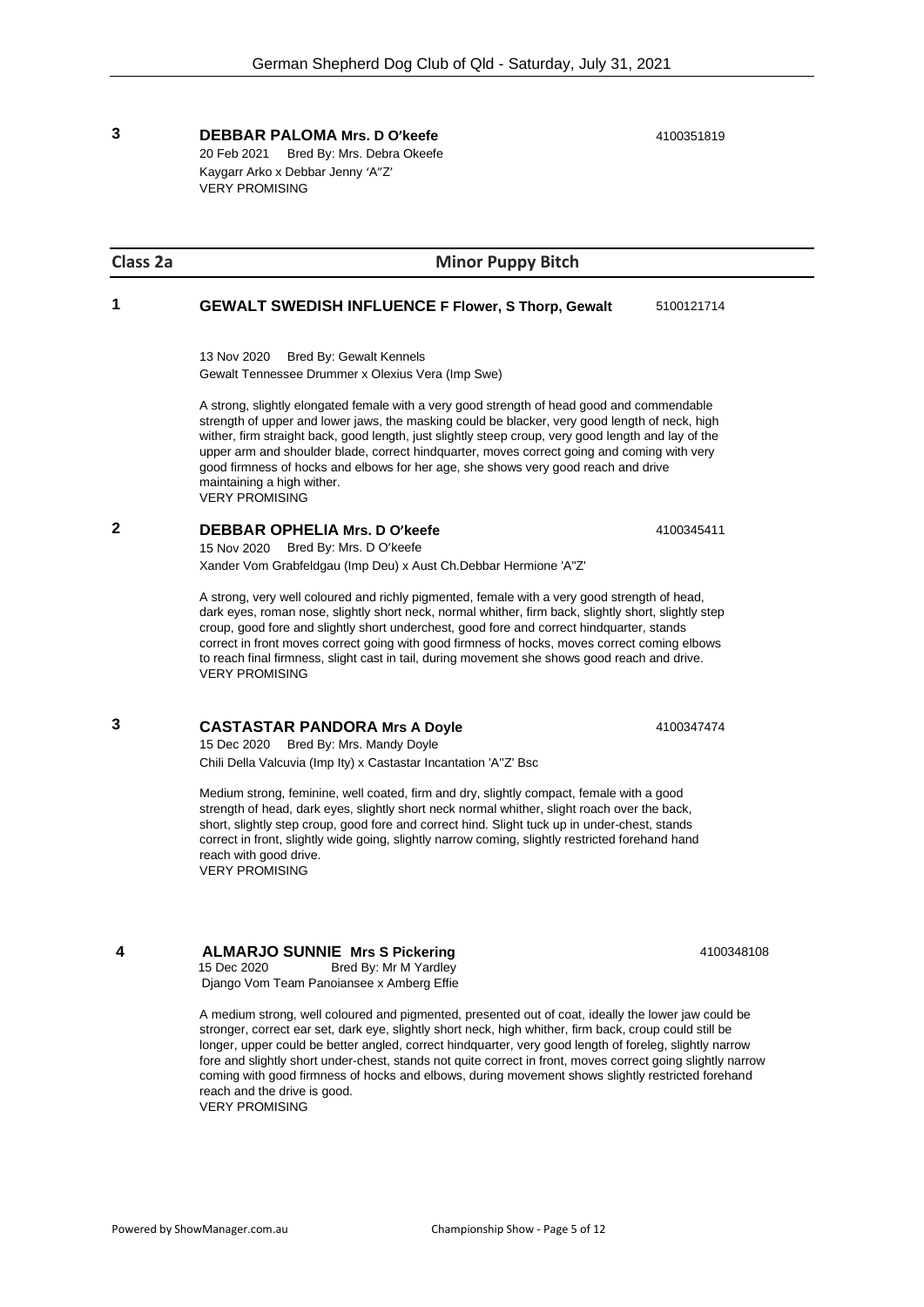### **Class 3a Puppy Bitch**

### **1 CASTASTAR OLEANDER Mrs. D O'keefe** 4100341469

24 Aug 2020 Bred By: M Doyle Uk Ch. Conbhairean Freddie (Imp Uk) Ipo2 x Debbar Isabella

A strong, richly coloured expressive, well pigmented female with a very good strength of head, and very good masking, dark eyes, correct ear set, high whither, firm back, very good length of croup, just slightly step, the upper arm is long and well placed to the shoulder, maximum hindquarter, maximum chest development for her age, stands correct in front, moves correct going and coming, both hocks and elbows to reach final firmness, during movement she displays very good reach and powerful drive whist maintaining a high whither, presented in a very good show condition today. VERY PROMISING

### **2 KOMATZU DI VA CHYKA** Jacqueline Redmond 4100340959

08 Aug 2020 Bred By: KOMATZU KNLS Conbhairean Freddie x Ambala Funky Paris

A medium strong, slightly elongated, overall firm and dry, expressive female, good strength of head, good length of neck, high whither firm straight back, good length and lay of the croup, the upper could still be better angled, correct hindquarter, very good length of foreleg, steps slightly wide going with correct firmness of hocks, steps slightly narrow coming, she shows balanced movement with good reach and drive, however some more ring experience could be beneficial for her.

VERY PROMISING

**Class 4a Junior Bitch**

**1 GRANDSPY INTENTIONALLY EVIL J Philp** 4100333448

26 Feb 2020 Bred By: J King Kantenna Alejandro x Grandspy Evil Intentions

59/27.5 A large, strong substantial slightly compact female presented slightly out of coat today, very good strength of head with strong upper and lower jaw, dark eyes, correct ear set, slightly short neck, high whither, firm straight back, good length and lay of the croup, good fore and correct hindquarter, very good fore and under-chest, stands and steps correct in the front and rear with very good firmness of hocks and elbows, she shows balanced movement with very good reach and drive. VERY GOOD

### **2 CASTASTAR NAYELI 'A''Z' Mrs. A Doyle** 4100337346

08 May 2020 Bred By: Mrs. Mandy Doyle Xander Vom Grabfeldgau (Imp Deu) x Ch Castastar Evita Et. Hit 'A' 'Z'

62/28 Oversize, medium strong, correct body proportions, well coloured and pigmented, very good strength of head, with dark masking, slightly short neck, high whither, firm straight back, good length and lay of croup, upper arm could be better angled, correct hindquarter, stands correct in front, steps slightly wide going with correct firmness of hocks, steps sightly narrow coming, during movement she shows slightly restricted forehand reach, and displays very good drive.

VERY GOOD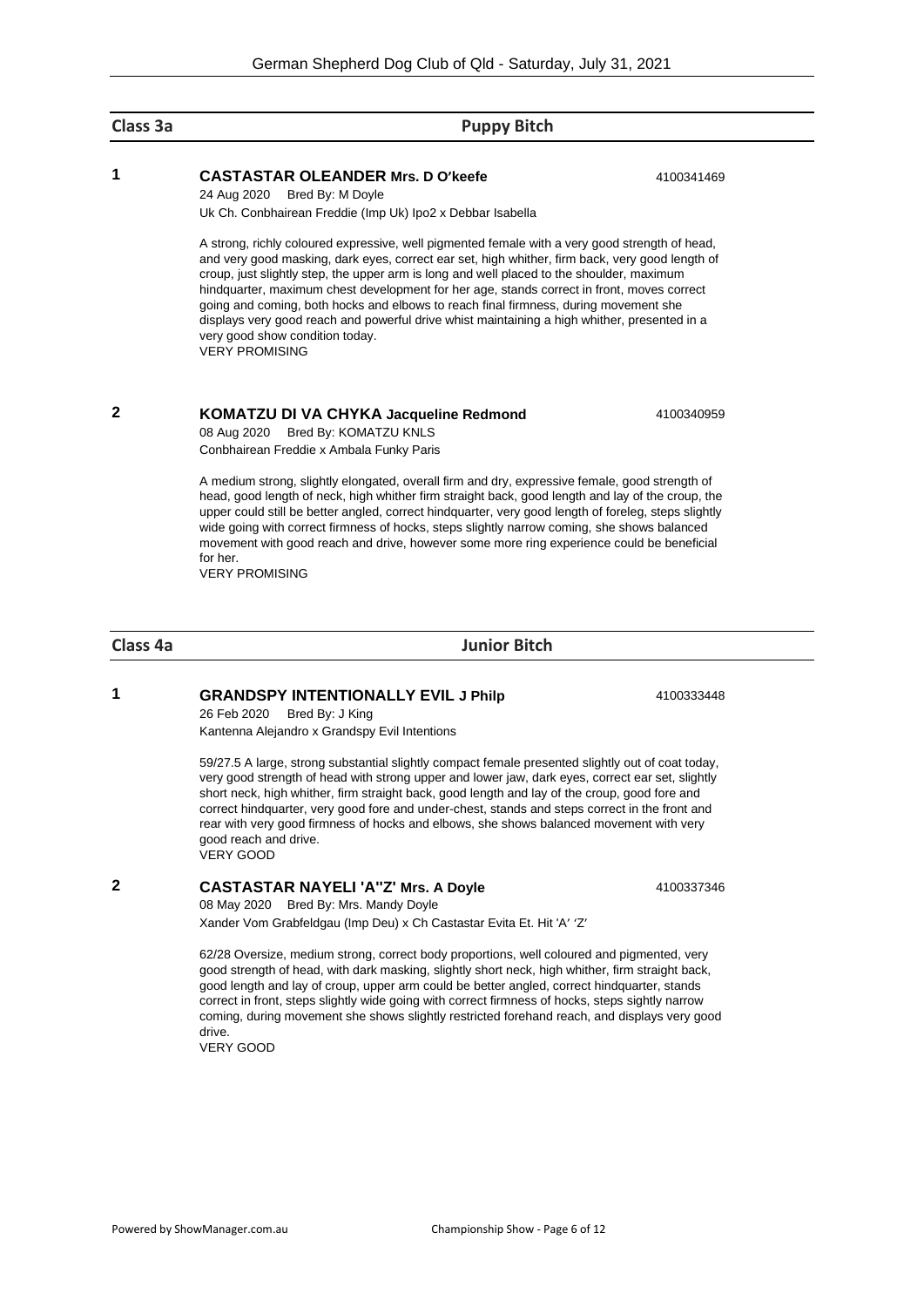### **Class 11a Open Bitch**

### **1 \* CASTASTAR INCANTATION 'A''Z' Mrs J Hogan-Smith** 4100302253

03 Feb 2018 Bred By: Mrs A Doyle

Uk Ch Conbhairean Freddie (Imp Uk) Ipo2 x Ch Castastar Evita Et. Hit 'A' 'Z"

59/28 a large, strong, well-proportioned expressive, female with a very good strength of head, and desired dark eye, correct ear set, strong neck, normal whither, firm back, very good length and lay of the croup, very good fore and correct hind quarter, very good fore and under-chest, stands correct in front, moves correct coming and going, with very good firmness of hocks, during movement she displays very good reach and powerful drive, Ideally the overall ligamentation over the back could be firmer.. EXCELLENT

### **2 \*DEBBAR JENNY 'A"Z' Mrs. D O'keefe** 4100310514

17 Aug 2018 Bred By: Mrs. Debra Okeefe Rudy V. Haus Edmond x Ch. Debbar Bella 'A' 'Z'' Bscl1

62/29 Oversize, strong brood type female with a clean top and underline, she has a good strength of head, with dark eyes, and correct ear set. Very good strength of neck, into a high whither, slightly infirm straight back, with a very good length and lay of the croup, the upper arm could still be slightly better angled, pronounced hindquarter, maximum depth of chest, she stands correct in front, moves slightly wide going with correct firmness of hocks, slightly narrow coming, shows very good reach and drive, presented in a slightly heavy condition EXCELLENT.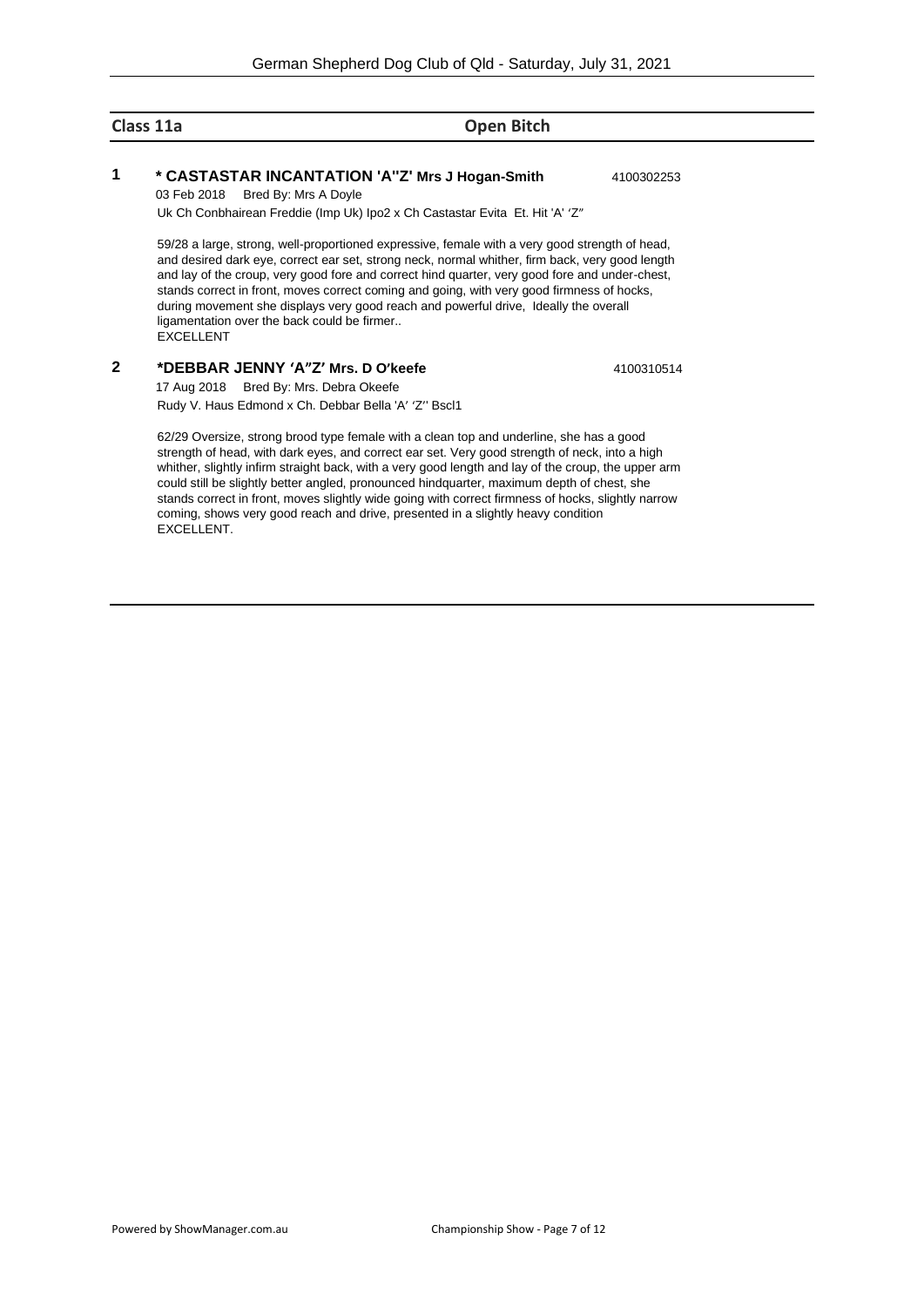## **German Shepherd Dog (Long Stock Coat)**

| Class 1            | <b>Baby Puppy Dog</b>                                                                                                                                                                                                                                                                                                                                                                                                                           |            |  |  |
|--------------------|-------------------------------------------------------------------------------------------------------------------------------------------------------------------------------------------------------------------------------------------------------------------------------------------------------------------------------------------------------------------------------------------------------------------------------------------------|------------|--|--|
| 1                  | <b>INEFFABLE DIETHER SEE R &amp; K Lake</b><br>12 Apr 2021<br>Bred By: K & S Maresh<br>Pirlo Von Arminius x Rhosyn New Plaything<br><b>VERY PROMISING</b>                                                                                                                                                                                                                                                                                       | 4100352986 |  |  |
| Class <sub>2</sub> | <b>Minor Puppy Dog</b>                                                                                                                                                                                                                                                                                                                                                                                                                          |            |  |  |
| 1                  | <b>GABMALU HENDRIX Mr R Clarke</b><br>20 Jan 2021<br>Bred By: Mrs M Hornick & Miss R Hornick<br>Cinderhof Vandaal x Gabmalu Echo                                                                                                                                                                                                                                                                                                                | 2100558666 |  |  |
|                    | Dbl P1 Upper left & Right, Strong, slightly round bones, slightly elongated puppy, with overall<br>good presentation, good strength of head, correct eye colour, correct ear set, good length of<br>neck, normal wither, straight back, croup is slightly short, good fore and correct hindquarter,<br>stands and steps correct in front and rear with good firmness of hocks and elbows, shows<br>balanced movement.<br><b>VERY PROMINSING</b> |            |  |  |
| $\mathbf{2}$       | <b>KUIRAU UPTOWN FUNK Bronwyn Hurley</b><br>09 Dec 2020 Bred By: P & D Murray<br>Chili Della Valcuvia (Imp Uk) x Kuirau Chakira                                                                                                                                                                                                                                                                                                                 | 2100553136 |  |  |
|                    | Strong, substantial, heavily boned, slightly short coupled in body, Slightly wavey coat, strong<br>head, slightly short neck, good wither, slight roach over the back, good croup, stands not quite<br>correct in front, moves narrow in front and rear, and both hocks and elbows should be much<br>firmer, during movement he shows good reach and drive.<br><b>PROMISING</b>                                                                 |            |  |  |
| Class 4            | <b>Junior Dog</b>                                                                                                                                                                                                                                                                                                                                                                                                                               |            |  |  |

### **1 LETTLAND FLINT (AI) AZ Mr B & D Houghton** 4100333569

02 Feb 2020 Bred By: Mr B & D Houghton Wunderstern Elmezzi x Lettland Althea Bright Sky

65.5/29 Very large, strong, solid black, with correct height to length body proportions, very good strength of head, with correct planes of the skull and foreface, strong upper and low jaw, desired dark eye, correct ear set. Correct length of neck, high whither, firm straight back, very good length and lay of the croup, very good length and lay of the upper arm and shoulder blade, correct hindquarter, very good fore and correct under-chest., very good length of foreleg, stands correct in front, moves slightly narrow going and coming with very good firmness of hocks and elbows, He shows free flowing movement with very good reach and drive, presented in a firm dry condition, Correct development for his age. VERY GOOD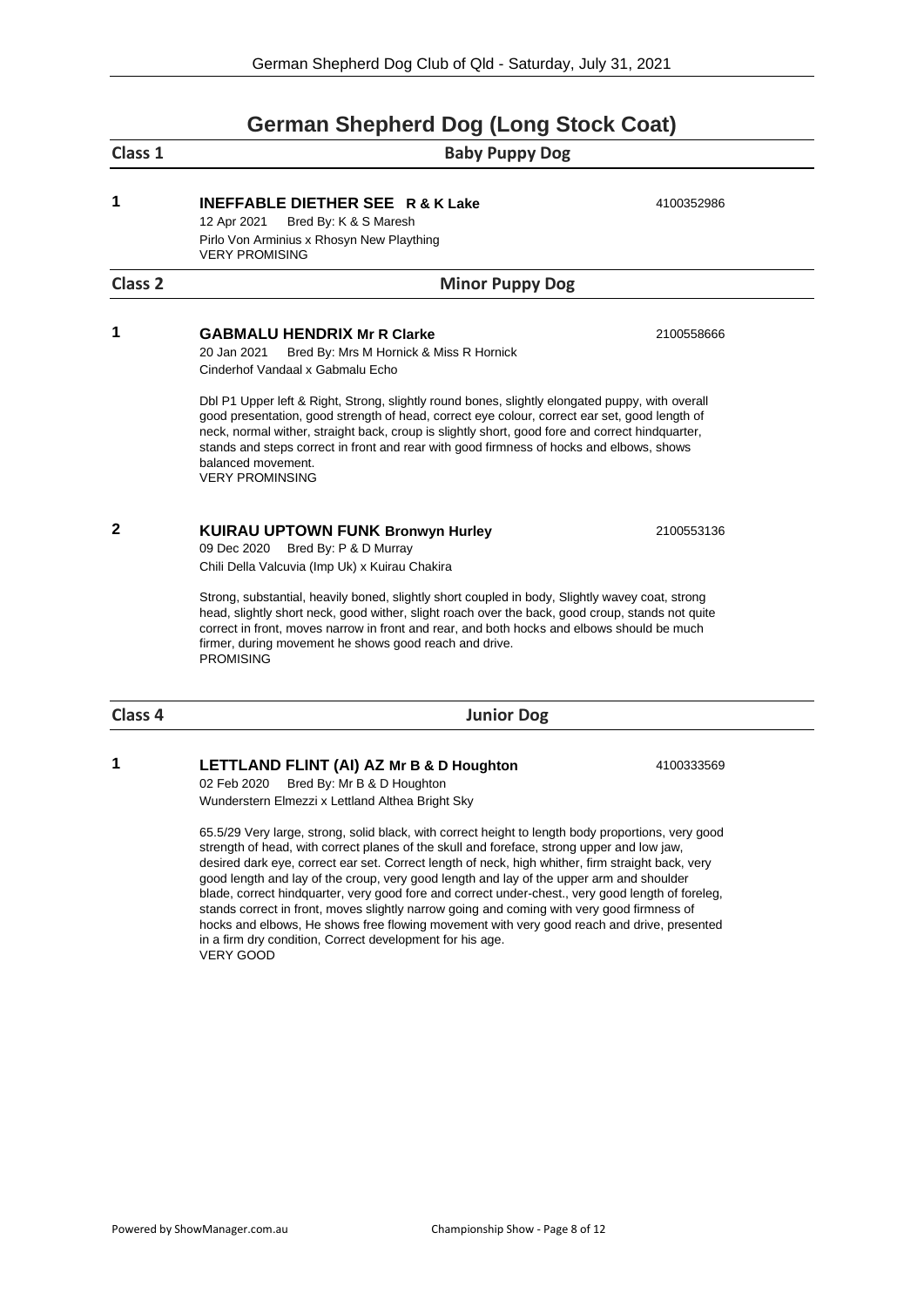### **Class 11 Open Dog**

### **1 EROICA ICE ICE BABY AZ BSC K Williams & C Leonard** 5100102740

28 Oct 2017 Bred By: Mrs C Leonard Grisu Vom Frankengold Ipo 2 x Ch. Eroica Coco Chanel

65.5/29 Very large strong, substantial expressive male who is very well coloured and pigmented, very good strength of head, good length of neck, high whither, firm straight back, very good length and lay of the croup, good fore and pronounced hind quarter, stands correct in front, maximum depth of chest, moves correct going with very good firmness of hocks , correct coming elbows could still be slightly firmer, shows very good reach and powerful drive, The dog carries a correct wither, at all speeds, and impresses with his overall outlook in both stance and movement.

EXCELLENT

## **German Shepherd Dog (Stock Coat)**

| Class 1      | <b>Baby Puppy Dog</b>                                                                                                                                                                                 |            |
|--------------|-------------------------------------------------------------------------------------------------------------------------------------------------------------------------------------------------------|------------|
| 1            | <b>KOMATZU FUNKY MERLIN Jacqueline Redmond</b><br>27 Apr 2021 Bred By: Jacqueline Redmond<br>Macho Vom Lamorak Imp Due x Komatzu Back In Barack<br><b>VERY PROMISING</b>                              | 4100666450 |
| $\mathbf{2}$ | <b>FREINHAUF PREDAATOR K&amp;R Knuckey, J Cathie &amp; K</b><br><b>Zimmerle</b><br>21 Feb 2021 Bred By: K, R & C Knuckey<br>*Chili Della Valcuvia A Z x *Freinhauf Havoc A Z<br><b>VERY PROMISING</b> | 6100128636 |
| 3            | <b>KARALCIN WALLABADAH K Long</b><br>06 Apr 2021 Bred By: K Long<br>Conbhairean Karlos (Imp Uk) x Karalcin Katana 'A"z'<br><b>VERY PROMISING</b>                                                      | 4100353386 |
| 4            | <b>WOLFONYX KAUSIN KAOS Mr Richard Clarke</b><br>16 Apr 2021 Bred By: Mr Richard Clarke<br>Rudy V Haus Edmond Ger.Ad.Ger.Bh. Ipo I (Imp Swe) x Hillmagic Cost A Mint (Ai)<br><b>VERY PROMISING</b>    | 4100354144 |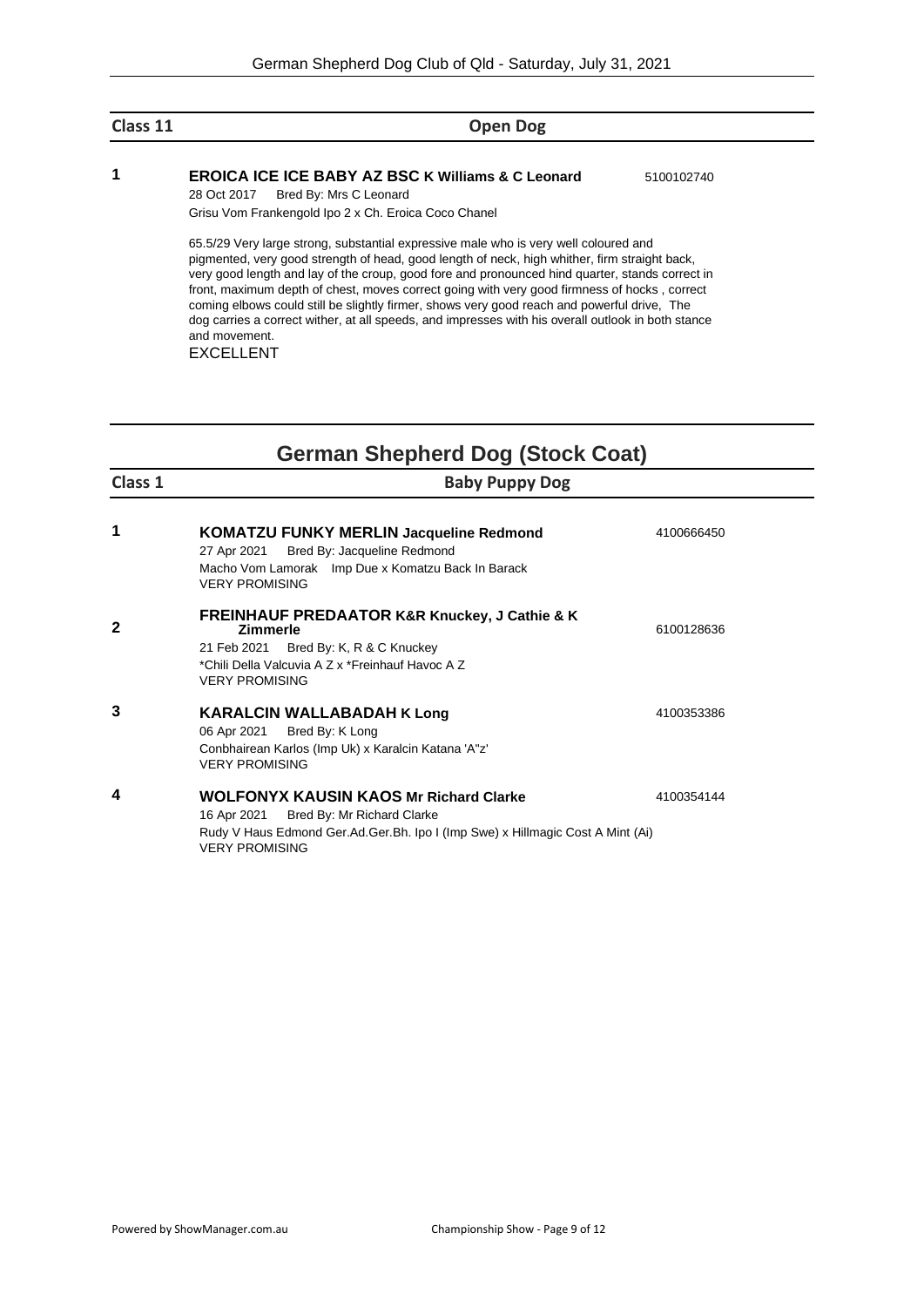### **1 CASTASTAR NISHANU Aaron Cullen** 4100337353

08 May 2020 Bred By: Mrs. Mandy Doyle Xander Vom Grabfeldgau (Imp Deu) x Ch Castastar Evita Et. Hit 'A' 'Z'

66/27.5 A very large, medium strong, firm and dry, well coloured male with a good strength of head, and correct eye colour, high wither, firm straight back, good length and lay of the croup, good fore and correct hindquarter, very good length of foreleg, stands correct in front, moves correct going, slightly narrow coming, elbows to reach final firmness, shows good ground covering gait, pleasing is his overall firmness and the whither connection. VERY GOOD

### **Class 5 Intermediate Dog**

### **1 \*ASTASIA PACCO AZ Mrs A Drinkwater** 4100321048

20 Apr 2019 Bred By: Mrs B & Mr P Hersant

\*Conbhairean Karlos A Nn Ed Normal Ipo2 H-Neg (Imp Uk) x \*Astasia Gamba Az

65/28.5 A large medium strong, slightly elongated, male with a clean topline, good strength of head, strong neck, high whither, firm back, good lay of croup just slightly steep, good fore and correct hind angulation, very good length of foreleg, slightly narrow fore and correct underchest, stands correct in front, moves correct going with good firmness of hocks, slightly narrow coming with good elbow connection, during movement he shows good reach and very good drive. Presented slightly out of coat today. VERY GOOD

### **LEISHJACLYN TEXAS TEA DANCER 'A' 'Z' Jackie Hitchings** 4100328633

08 Sep 2019 Bred By: J. Hitchings Uhlmsdorf Jack Black 'A' 'Z' x Leishjaclyn Bomb Proof Dancer (Ai) 'A' 'Z'

65/28.5 A very Large, medium strong, sightly elongated, well coloured and pigmented, clean top and underline, Good strength of head, medium eye colour, stands with a high whither, firm back, good lay of croup, set slightly step, the upper arm could be better angled, correct hind, slightly narrow fore and correct under-chest, stands correct in front, moves correct going with good firmness of hocks, slightly narrow coming, with good elbow connections, during movement he displays good reach and very good drive and maintains a high wither. VERY GOOD

### **3 INEFFABLE BOILINPOINT 'A''Z' F Flower, K & S Maresh** 4100327371

01 Oct 2019 Bred By: Mr. K and S Maresh

Calle Vom Westervenn x \*Ch. Rhosyn New Plaything A Z Bscl.1

65/28.5 A large medium strong, slightly compact, male that relative to his size could be more substantial overall. Good strength of head, the face masking could be more defined, strong neck, level whither, firm back, slight rise over the loin, croup is slightly short and step, The upper arm is of good length and lay, correct hind- quarter, stands correct in front, moves slightly narrow going with correct firmness of hocks, correct coming, elbows could still be firmer, shows good reach and drive, and the firmness over the back is convincing. VERY G OOD

**ss 4 Junior Dog**

**2**